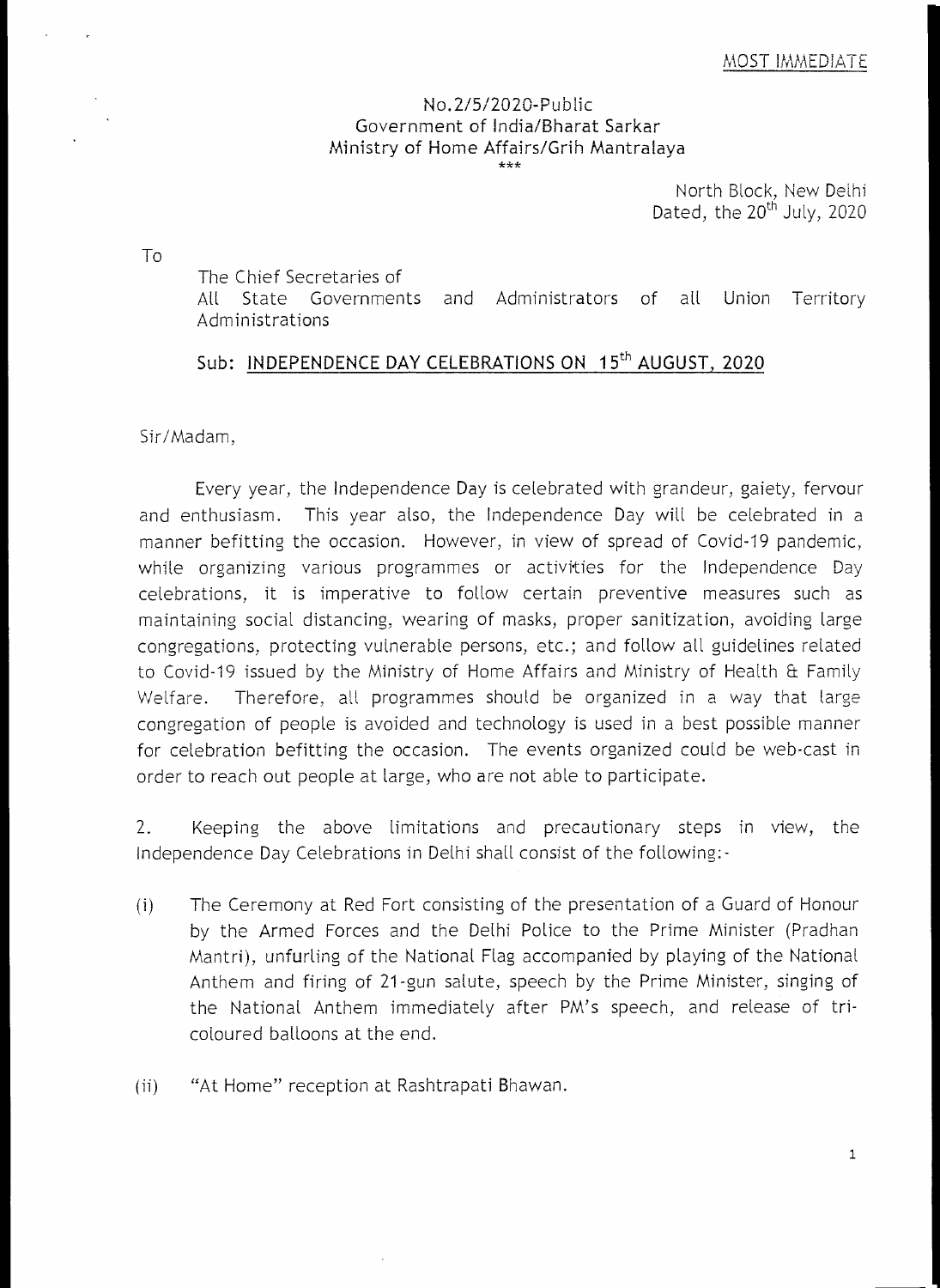3. For celebrations of the Independence Day at different levels in the States/UTs, certain guidelines have been prescribed, as enumerated in the succeeding paragraphs:

4. The functions in the State/Union Territories on this day may consist of the following:-

### STATE LEVEL:

- (i) A ceremony in the morning (after 9.00 AM) in the State/Union Territory Capitals consisting of unfurling of the National Flag by the Chief Minister; playing of the National Anthem; presentation of Guard of Honour by the Police including Para-Military Forces, Home Guards, NCC, Scouts, etc; speech by the Chief Minister; and singing of the National Anthem.
- (ii) In view of Covid-19 pandemic, large congregation in the ceremony be avoided. It is imperative that social distancing norms, wearing masks, etc., are followed.
- (iii) It would also be appropriate that Covid-19 warriors like doctors, health workers, sanitation workers, etc., are invited in the ceremony as a recognition of their noble service in fight against Covid-19 Pandemic. Some persons cured from Covid-19 infection may also be invited.

### DISTRICT LEVEL:

- (i) A similar ceremony as mentioned above in the morning (after 9.00 AM) at the District levet which may, inter-alia, consist of unfurling of the National Flag by a Minister/Commissioner/District Magistrate; playing of the National Anthem; parade by State Police personnel, Home Guards/NCC, Scouts; speech by the Minister/ Commissioner/ District Magistrate explaining the significance of 15<sup>th</sup> August and exhorting the audience to work for the unity and integrity of the country; and singing of the National Anthem.
- (ii) In view of Covid-19 pandemic, large congregation in the ceremony be avoided. It is imperative that social distancing norms, wearing masks, etc., are followed.
- (iii) It would also be appropriate that Covid-19 warriors like doctors, health workers, sanitation workers, etc., are invited in the ceremony as a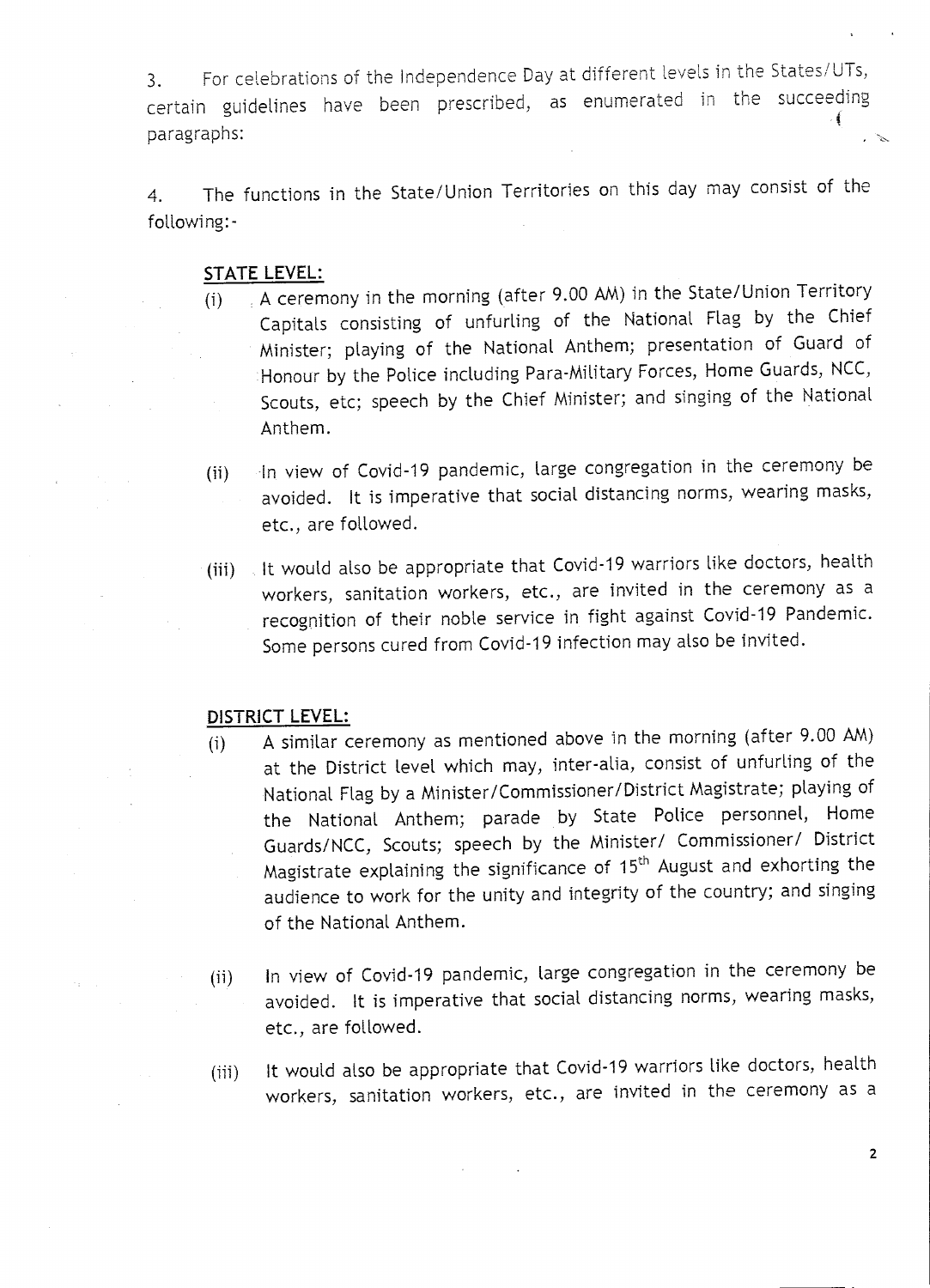recognition of their noble service in fight against Covid-19 Pandemic. Some persons cured from Covid-19 infection may also be invited.

# SUB-DIVISIONAL LEVEL/BLOCK LEVEL:

- (1) Ceremonial hoisting of the National Flag by a Minister/Sub-Divisional Magistrate (after 9.00 AM), playing of the National Anthem; speech by the dignitary explaining the significance of  $15<sup>th</sup>$  August and exhorting the audience to work for the unity and integrity of the country; unfurling of the National Flag; singing of the National Anthem, etc.
- (ii) In view of Covid-19 pandemic, large congregation in the ceremony be avoided. It is imperative that social distancing norms, wearing masks, etc., are followed.
- (iii) It would also be appropriate that Covid-19 warriors like doctors, health workers, sanitation workers, etc., are invited in the ceremony as a recognition of their noble service in fight against Covid-19 Pandemic. Some persons cured from Covid-19 infection may also be invited.

# PANCHAYAT HEADQUARTERS/BIGGER VILLAGES:

- (I) Ceremonial hoisting of the National Flag by the Sarpanch /Village Headman (after 9.00 AM), playing of the National Anthem; speech by the Sarpanch/ Village Head-man explaining the significance of  $15<sup>th</sup>$  August and exhorting the audience to work for the unity and integrity of the country; singing of the National Anthem etc.
- (ii) In view of Covid-19 pandemic, large congregation in the ceremony be avoided. It is imperative that social distancing norms, wearing masks, etc., are followed.
- (iii) It would also be appropriate that Covid-19 warriors like doctors, health workers, sanitation workers, etc., are invited in the ceremony as a recognition of their noble service in fight against Covid-19 Pandemic. Some persons cured from Covid-19 infection may also be invited.

5. It may be ensured that National Flag is hoisted at all State Capitals/Districts/ Block/Panchayat levels.

6. As regards holding of "At Home" reception at Raj Bhawan /Raj Niwas by the Governor/Lt. Governor on the Independence Day, the matter is left to the discretion of Governors/Lt. Governors. However, in view of Covid-19 pandemic, preventive measures such as maintaining social distancing, wearing of masks, proper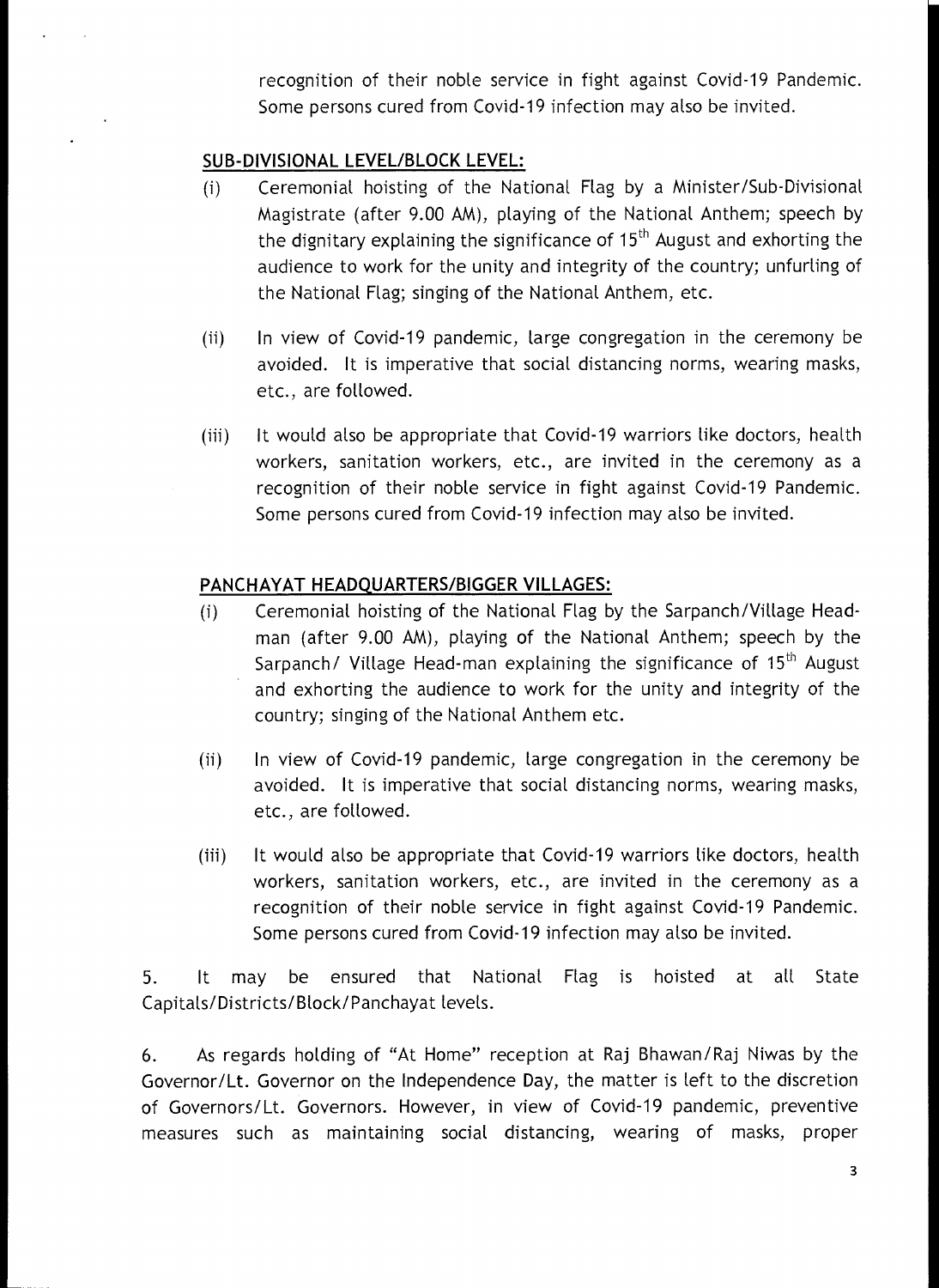sanitization, avoiding large congregations, protecting vulnerable groups, etc., and other measures as prescribed and recommended by the Ministry of Health **a** Family Welfare, are followed. It would be appropriate that Covid-19 warriors like doctors, health workers, sanitation workers, etc., are invited in the ceremony as a recognition of their noble service in fight against Covid-19 Pandemic. Some persons cured from Covid-19 infection may also be invited.

7. Performance of Police/Military bands may be recorded at places of historic importance associated with Independence movement; and recorded versions thereof may be displayed through large screens/digital media, during public functions and on social media.

8. Other functions of the day may include activities like planting of trees; interschool/inter-college debates on digital platforms; online quiz contests/patriotic essay writing and poetry competitions; launching of any important scheme, singing patriotic songs/delivering patriotic talks by selected boys/girls on the social media; illumination of Government Buildings/State Bhawans, etc; thematic webinars; online campaign by NSS and NYKS centred around patriotic themes; or any other activity deemed appropriate by the State Government/Union Territory Administration befitting the occasion. Other innovative ways of celebrating the Independence Day may be considered like propagating patriotic or national integration messages/songs through digital and social media platforms, sound shows/lighting of important public buildings, waving of National Flags by people at rooftops/balconies, etc.

9. It would be appropriate that the theme of *"Aatmanirbhar Bharat"* is suitably spread and publicised amongst the masses through various activities/messages in the functions and on social media during Independence Day celebrations.

Yours faithfully,

**[ANUJ SHARMA]**  Joint Secretary Tel: 011-23092436